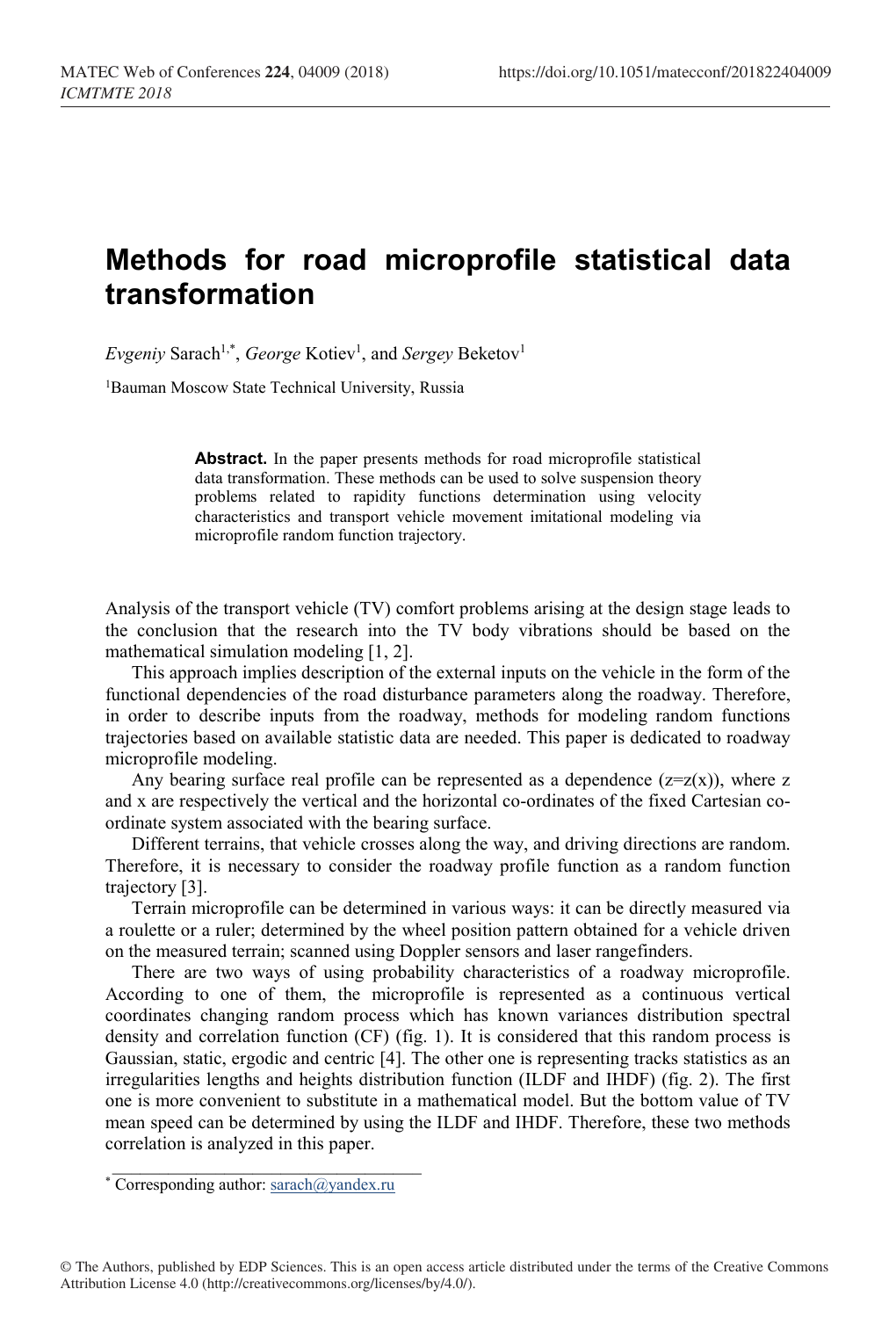

**Fig. 1.** Representation of microprofile as a continuous vertical coordinates changing random process



**Fig. 2.** Representation of microprofile as an irregularities lengths and heights distribution function

Thus, it is necessary to develop the applied methods of transforming roadway microprofile statistic data to solve suspension theory problems related to rapidity function determination via speed characteristics and imitational modeling of TV movement using microprofile random function trajectory.

To solve the suspension theory problems microprofile random function should be considered as a static, centric one with Gaussian irregularities vertical co-ordinates (z) distribution. The distribution density [4]:

$$
\varphi_{x}(z) = \frac{1}{\sqrt{2\pi D_{z}}} e^{-\frac{z^{2}}{2D_{z}}},
$$
\n(1)

where  $D_z$  is random values (z) variance.

Simultaneously, TV tracks profile irregularities heights distribution density (IHDD) can be presented as a Rayleigh distribution [4]:

$$
\varphi_x(h) = \frac{h}{D_h} e^{-\frac{h^2}{2D_h}}, h \ge 0,
$$
\n(2)

where  $D_h$  is random values (h) variance.

$$
D_h = \frac{4D_z}{k^2},\tag{3}
$$

where k is a quotient resembling the ratio between extrema amount expected value and random function zeros amount expected value per roadway unit.

Knowing the random function  $(z(x))$  trajectory, the total amount of zeros  $(n_0)$  and extrema  $(n_e)$  can be calculated. Thus, the zeros amount mean value and extrema amount mean value are [4]:

$$
\overline{n_0} \approx \frac{n_0}{S_0}; \overline{n_e} \approx \frac{n_e}{S_0},\tag{4}
$$

where  $S_0$  is function  $(z(x))$  trajectory length.

Then using the following equation it is possible to calculate k:

$$
k = \frac{n_e}{n_0} \approx \frac{\overline{n_e}}{\overline{n_0}}.\tag{5}
$$

Therefore, using the ergodicity property, variance  $(D<sub>h</sub>)$  can be determined via random function extensional trajectory and as a result obtain IHDF is obtained: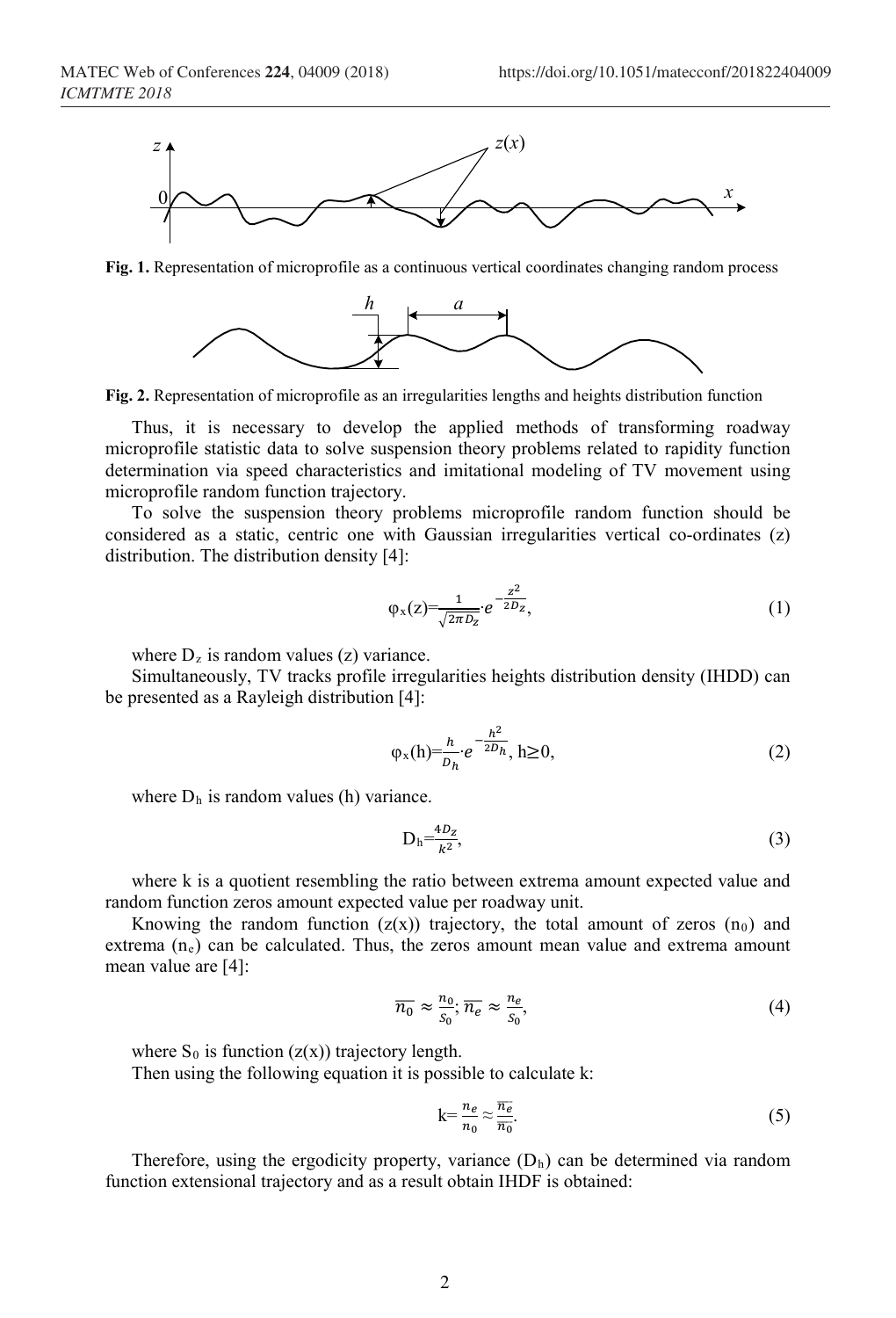$$
\Phi_{x}(h)=1-e^{-\frac{h^{2}}{2D_{h}}}.
$$
\n(6)

This equation can be used for random functions which are similar to harmonic functions (k≈1) [4]. In this case, using the known IHDF, it is possible to calculate  $(D_z)$  and then irregularities vertical co-ordinates CF can be determined.

Dependence between ILDF ( $\Phi_x(A)$ ) and irregularities vertical co-ordinates CF ( $R_z(x)$ ) for random function  $(z(x))$  trajectory is represented as [5]:

$$
r_{z}(\chi) = \int_{-\infty}^{\infty} \varphi_{x}(\omega) \cdot e^{i\omega \chi} d\omega, \tag{7}
$$

$$
\varphi_x(\omega) = \frac{1}{2\pi} \int_{-\infty}^{\infty} r_z(\chi) \cdot e^{-i\omega \chi} d\chi,\tag{8}
$$

where  $r_z(\chi)$  is normed CF  $(r_z(\chi) = \frac{R_z(\chi)}{D_z}),$  $\varphi_x(\omega)$  is spatial frequency ( $\omega$ ) distribution density (SFDD).

$$
\varphi_x(\omega) = \frac{d\Phi_x(\omega)}{d\omega}.\tag{9}
$$

Also dependence between spectral density  $(S_z(\omega))$  and SFDD can be determined using the equation [5]:

$$
2\pi\varphi_x(\omega)\frac{S_{z(\omega)}}{D_z}.\tag{10}
$$

If  $\omega = \frac{2\pi}{A}$ , sought-for ILDD ( $\varphi_x(A)$ ) can be calculated. Using it ILDF ( $\Phi_x(A)$ ) can be determined as well.

As a result, roadway microprofile statistic data transformation methods algorithms are the following:

#### Method №1:

1) Determine variance and CF using the microprofile trajectory defined in z and x coordinates and known approximate dependencies [2]:

$$
D_z \approx \frac{1}{s_0} \cdot \int_0^{S_0} \dot{z}(x)^2 dx
$$
  

$$
R_z(\chi) \approx \frac{1}{s_0 - x} \int_0^{S_0 - x} \dot{z}(x) \dot{z}(x - \chi) dx,
$$

where  $\dot{z}(x)$  is a centered value and S<sub>0</sub> is a function ( $z(x)$ ) trajectory length.

2) Determine SFDD  $(\varphi_x(\omega))$  using (8).

3) Determine spectral density ( $S_z(\omega)$ ) using (10). It can be used later for microprofile random function trajectory determination via noncanonical representations method [6, 7].

4) Determine variance distribution density ( $\varphi_x(z)$ ) using (1). Using integral of  $\varphi_x(z)$ distribution function  $\Phi_x(z)$  is determined, which is used later to determine microprofile random function trajectory via canonical representations method [5, 8].

#### Method №2:

1) Determine variance ( $D_z$ ) and CF ( $R_z(\chi)$ ) using the microprofile trajectory defined in z and x co-ordinates.

2) Determine irregularities heights variance  $(D<sub>h</sub>)$  using (3) where k is calculated via equations (4) and (5).

3) Determine IHDF  $(\Phi_x(h))$  using (6).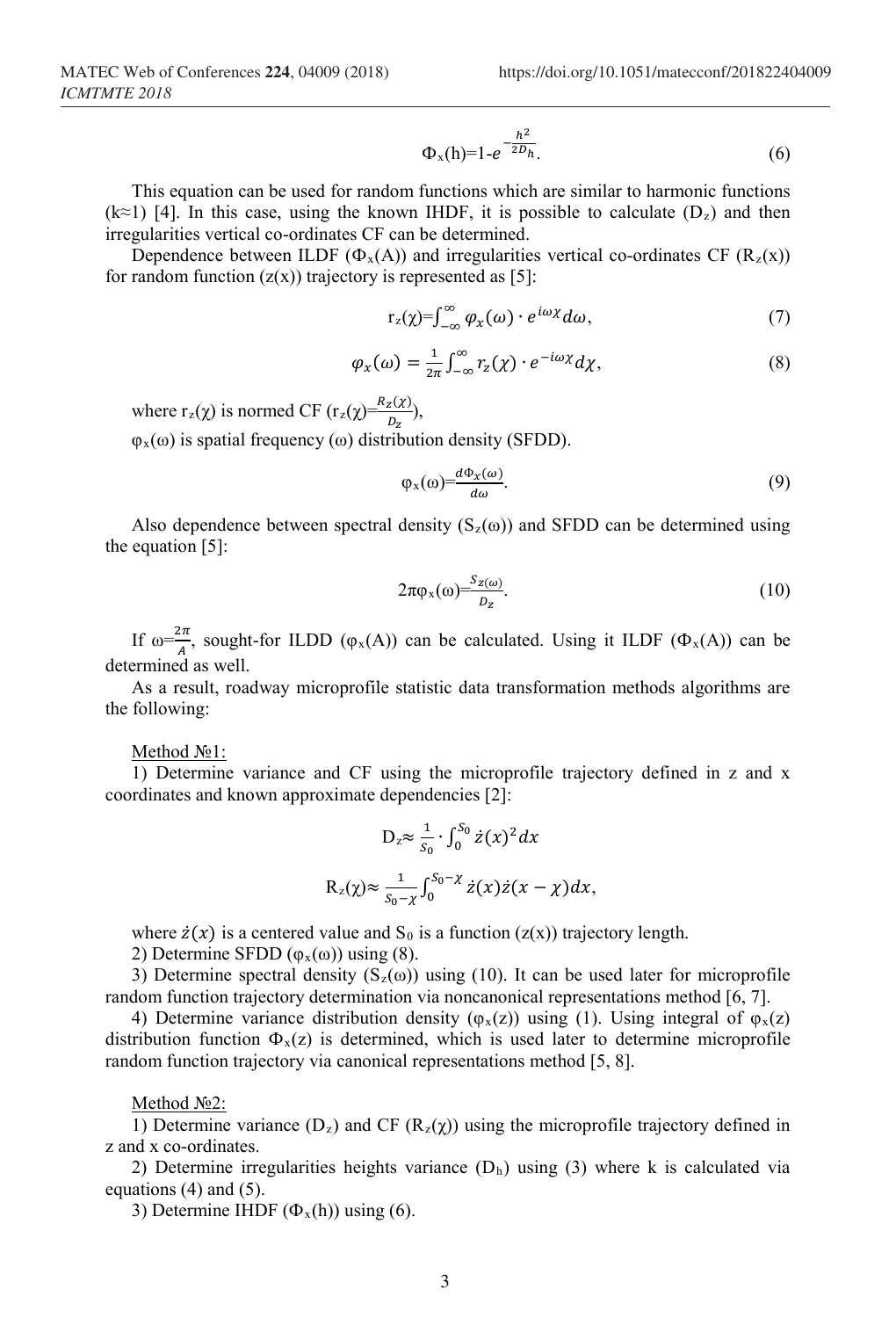4) Determine ILDD ( $\varphi_x(A)$ ) using  $\varphi_x(\omega)$  (where  $\omega = \frac{2\pi}{A}$ ). Using integral of  $\varphi_x(A)$  ILDF  $(\Phi_{x}(A))$  can be determined.

Method №3:

1) Determine irregularities heights variance using the known IHDF ( $\Phi_x(h)$ ).

2) Determine variance (D<sub>z</sub>) using (3) while assuming that k≈1 for random functions which are similar to harmonic functions.

3) Determine variance distribution density ( $\varphi_x(z)$ ) using (1). Determine distribution function ( $\Phi_x(z)$ ) using integral of  $\phi_x(z)$ .

4) Determine spatial frequency distribution function  $(\Phi_x(\omega))$  using the known ILDF  $(\Phi_{\mathbf{x}}(A))$ , assuming that  $\omega = \frac{2\pi}{4}$ . Then determine SFDD  $(\varphi_{\mathbf{x}}(\omega))$  using (9).

5) Determine spectral density (S<sub>z</sub>(ω)) using (10) and known (D<sub>z</sub>) and ( $\varphi_x(\omega)$ ).

6) Determine CF  $(R_z(\chi))$  using (7) and known  $(D_z)$  and  $(\varphi_x(\omega))$ .

Method №4:

1) Determine variance  $(D_z)$  using the known z co-ordinate distribution function  $(\Phi_x(z))$ .

2) Determine irregularities heights variance  $(D_h)$  using (3) and assuming that k≈1 for randon functions similar to harmonic functions.

3) Determine IHDF  $(\Phi_x(h))$  using (6).

4) Determine SFDD ( $\varphi_x(\omega)$ ) using (8),  $D_z$  and  $R_z(\gamma)$ .

5) Determine irregularities lengths distribution density ( $φ_x(A)$ ) using  $φ_x(ω)$  and assuming that  $\omega = \frac{2\pi}{A}$ . Using integral of  $\varphi_x(A)$  ILDF  $(\Phi_x(A))$  can be determined.

## **Conclusions**

These roadway microprofile statistic data transformation methods can be used to solve suspension theory problems related to rapidity functions determination using velocity characteristics and TV movement imitational modeling via microprofile random function trajectory.

It should be noted that the this work was carried out at the Bauman Moscow State Technical University, with financial support from the government in the face of the Russian Ministry of Education under the project: №14.577.21.0272. (Identification number: RFMEFI57717X0272)

### **References**

- 1. M. Zhileykin, Е. Sarach, *Mathematical model of movement of the multi-wheeled vehicles with torsional flexible bearing system*, Mathematical Modeling and Computational Methods. Issue **3**, P. 17–40 (2015)
- 2. A. Dhir, S. Sankar, *Analytical wheel models for dynamic simulation of off-road tracked vehicles*, Vehicle system dynamics, Issue **27**, P. 37-63 (1997)
- 3. A. Silaev, *Spektralnaya teoriya podressorivaniya transportnih mashin*, Moscow, Mashinostroenie (1972) 192 p.
- 4. V. Savochkin, A. Dmitriev, *Statisticheskaya dinamika transportnih & tyagovih gusenichnih mashin*, Moscow, Mashinostroenie (1993) 320 p.
- 5. V. Cherneckiy, *Analiz tochnosti nelineynih system upravleniya*, Moscow, Mashinostroenie, (1968) 248 p.